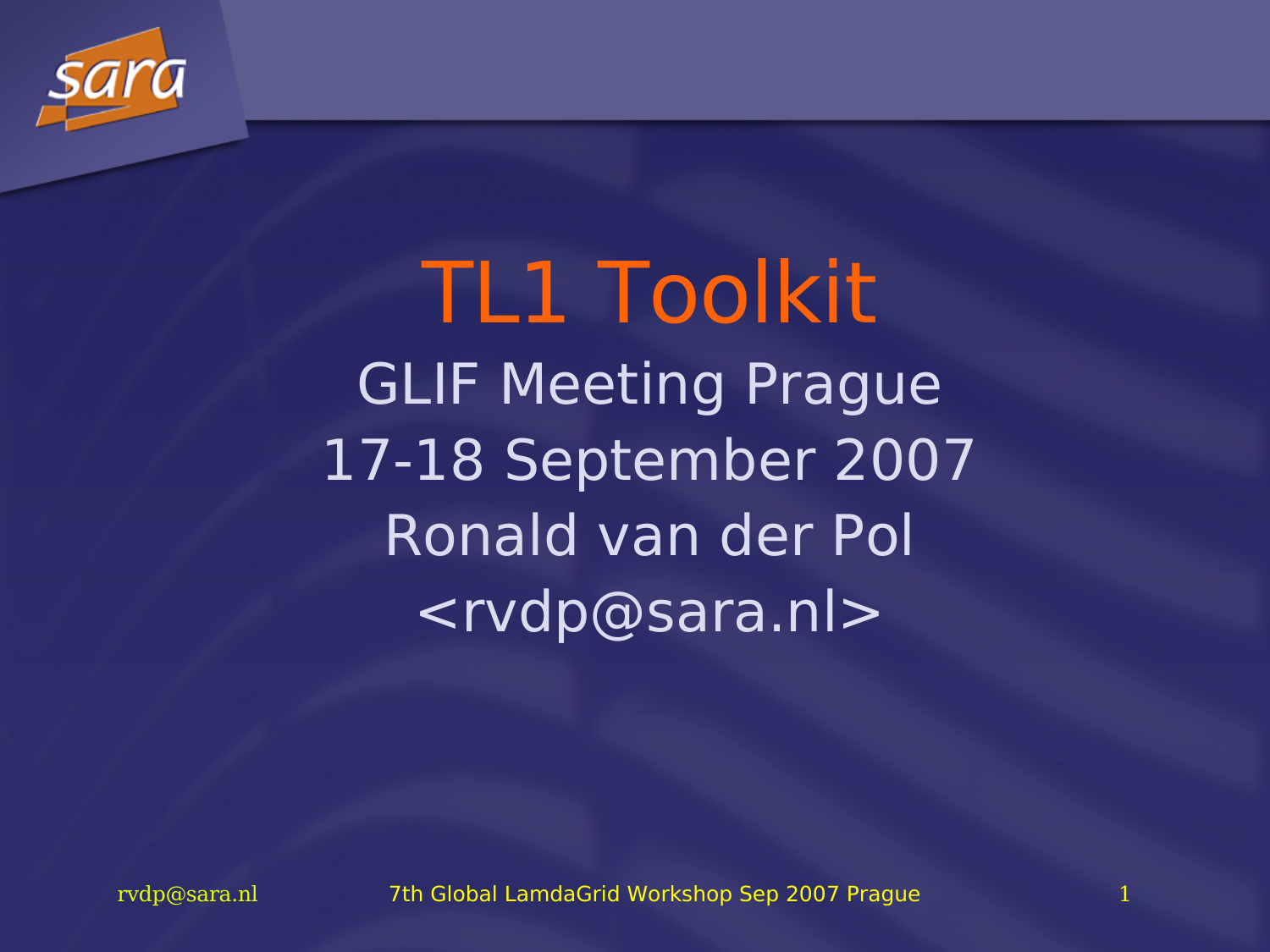



### What is TL1?

### $\blacktriangleright$  What is the TL1 Toolkit?

### Examples of use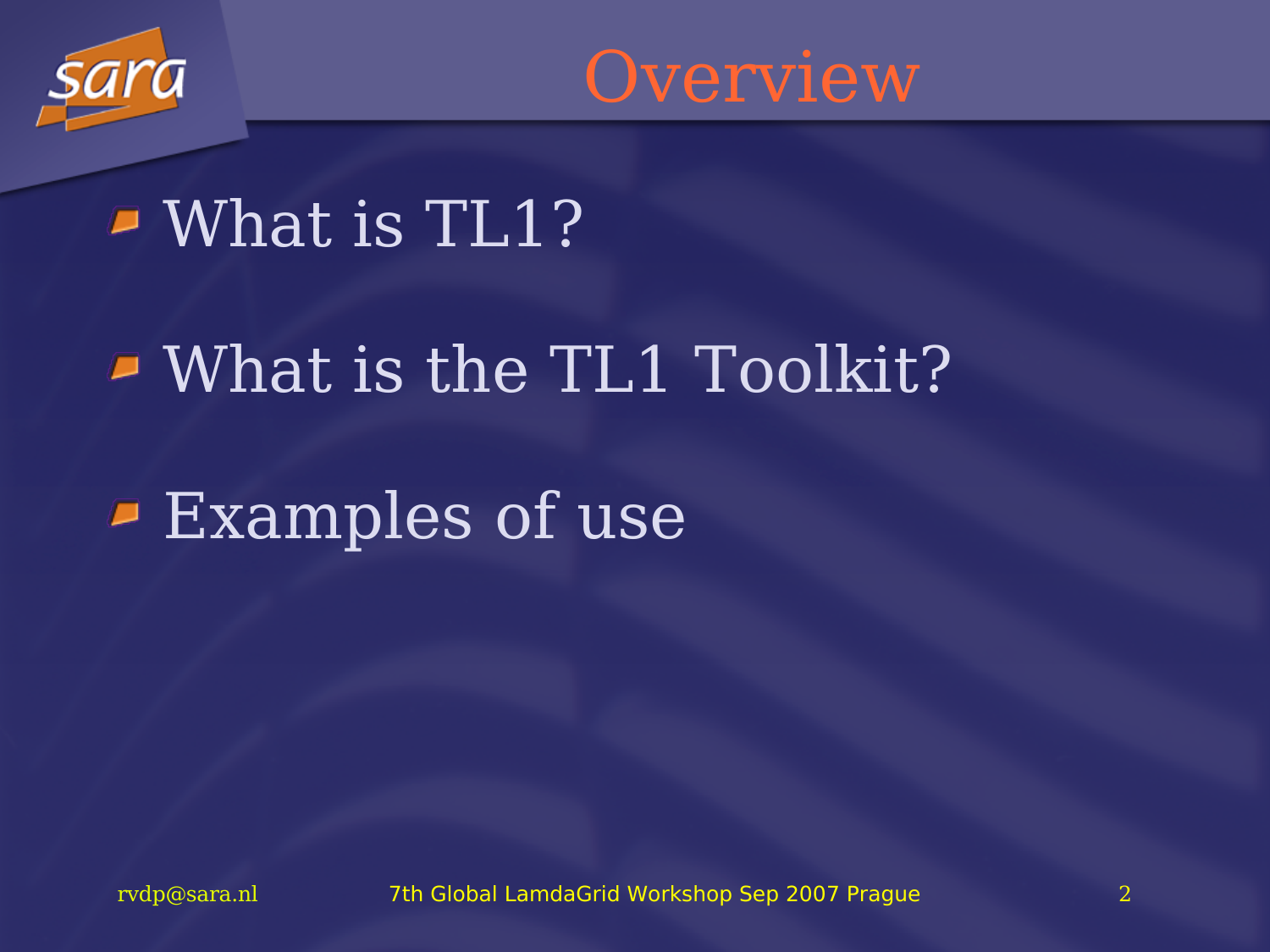

## What is TL1?

Transaction Language 1 developed by Bellcore IJ (Telcordia)

 $\blacksquare$  Management language for telecom equipment

 $\blacksquare$  Industry standard sold by Telcordia Technologies

- **Messages are plain ASCII text**
- Machine-man and machine-machine interface D
- Widely used (in telecom world)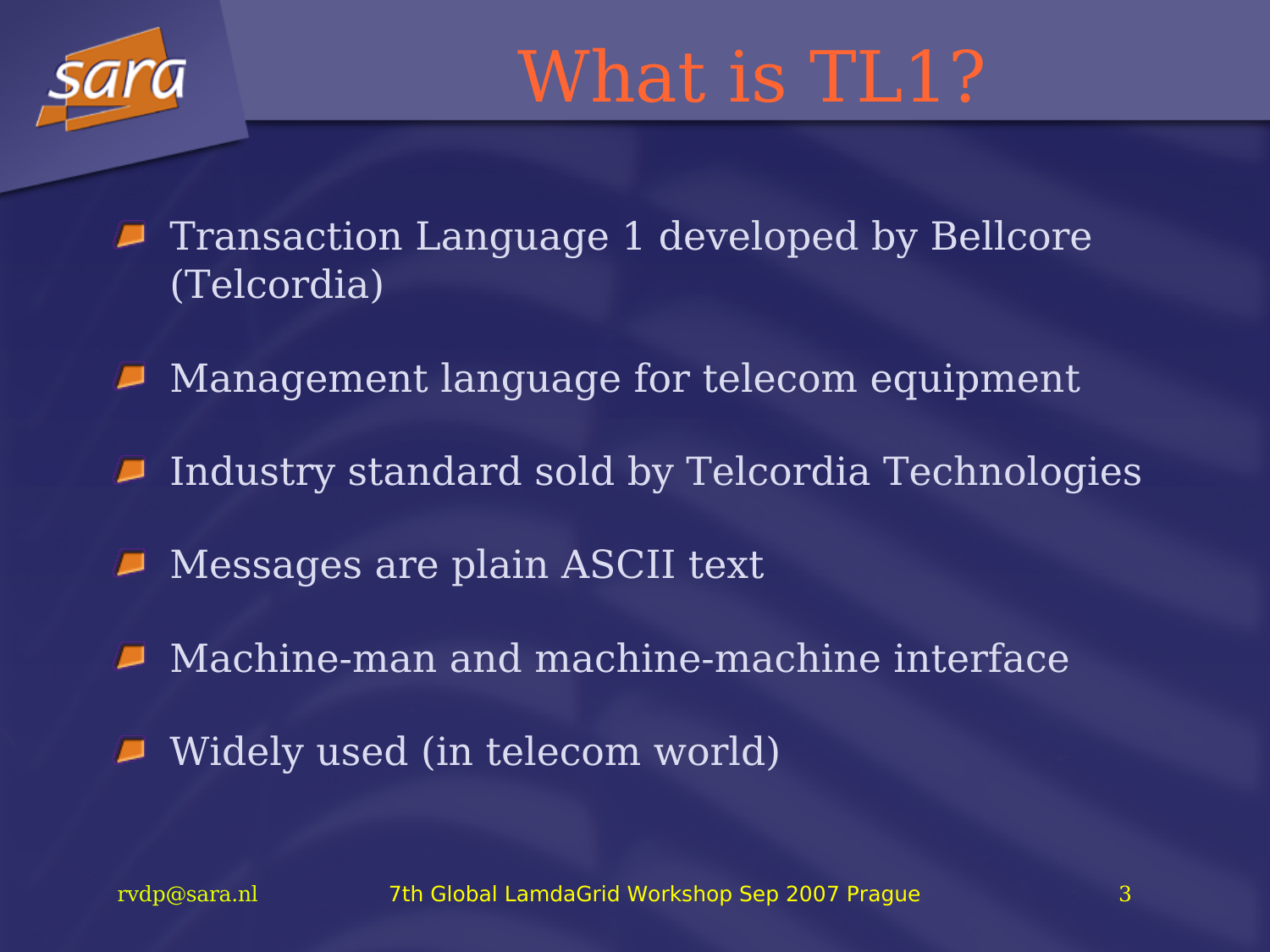

## TL1 session example

- < ACT-USER:"Asd001A\_OME1T":LOGINNAME:42:::;IP 42
- "Asd001A\_OME1T" 07-09-15 19:24:31

M 42 COMPLD

 $\lt$ 

< RTRV-OM-ETH:"Asd001A\_OME1T":ETH-1-1-3:42::;IP 42

 $\lt$ 

```
"Asd001A_OME1T" 07-09-15 19:25:34
```
M 42 COMPLD

```
"ETH-1-1-3::INFRAMES=4199295,INFRAMESERR=0,INOCTETS=369435481,INDFR=0,
INFRAMESDISCDS=0,INPAUSEFR=0,INCFR=0,FRTOOSHORTS=0,FCSERR=0,FRTOOLONGS=0,
FRAG=0,JAB=0,SYMBOLERR=0,OUTFRAMES=72352,OUTFRAMESERR=0,
OUTOCTETS=94342790,OUTFRAMESDISCDS=0,OUTPAUSEFR=0,OUTDFR=0,
AUTONEGCYCLES=47,INTERNALMACRXERR=0,INTERNALMACTXERR=0"
```
 $\lt$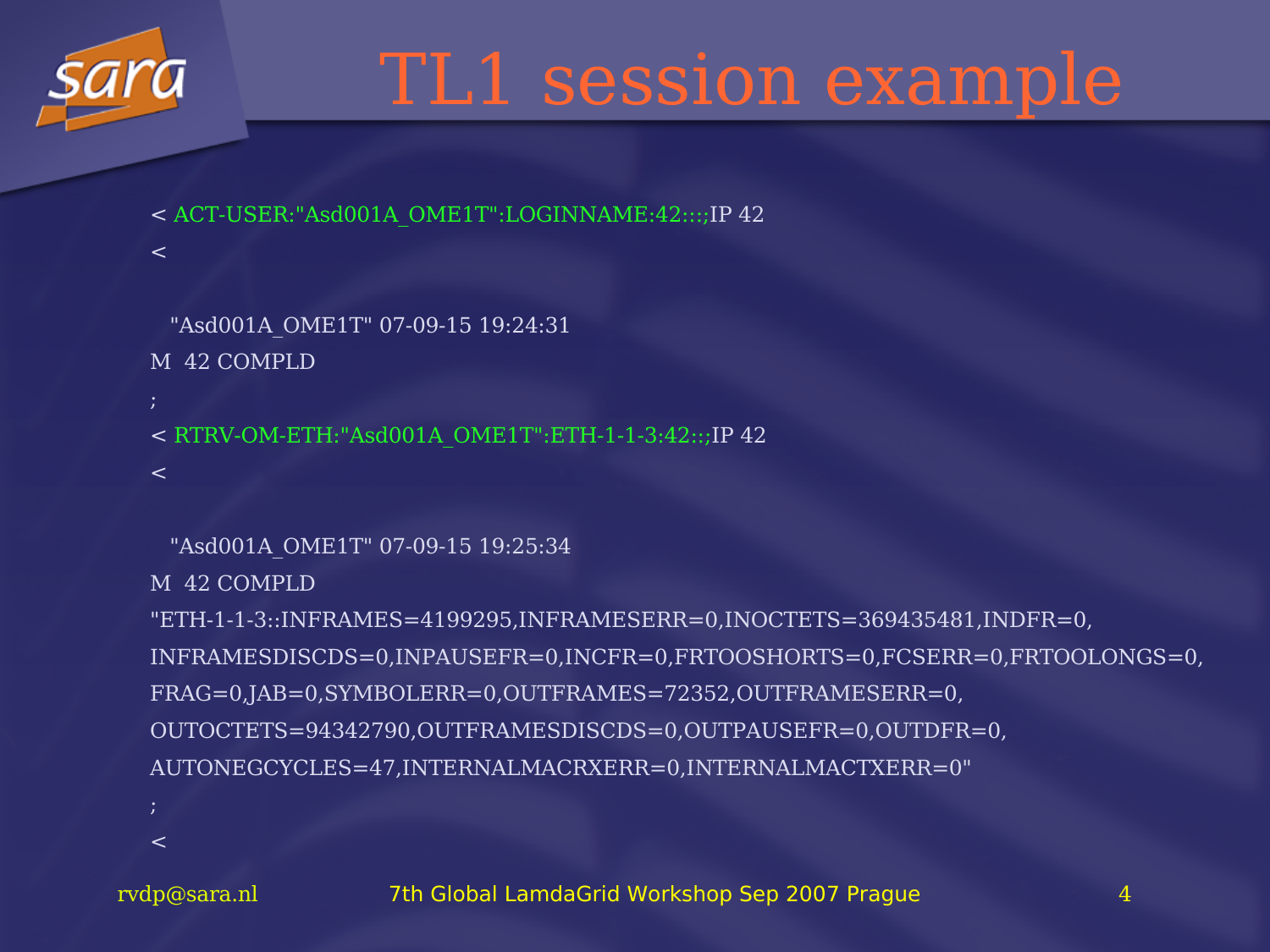

TL1 disadvantages

**P** Difficult to get syntax right

**P** Difficult to read returned result

**Fig. 1** TL1 usually hidden from user by NMS Not every command available No scripting possible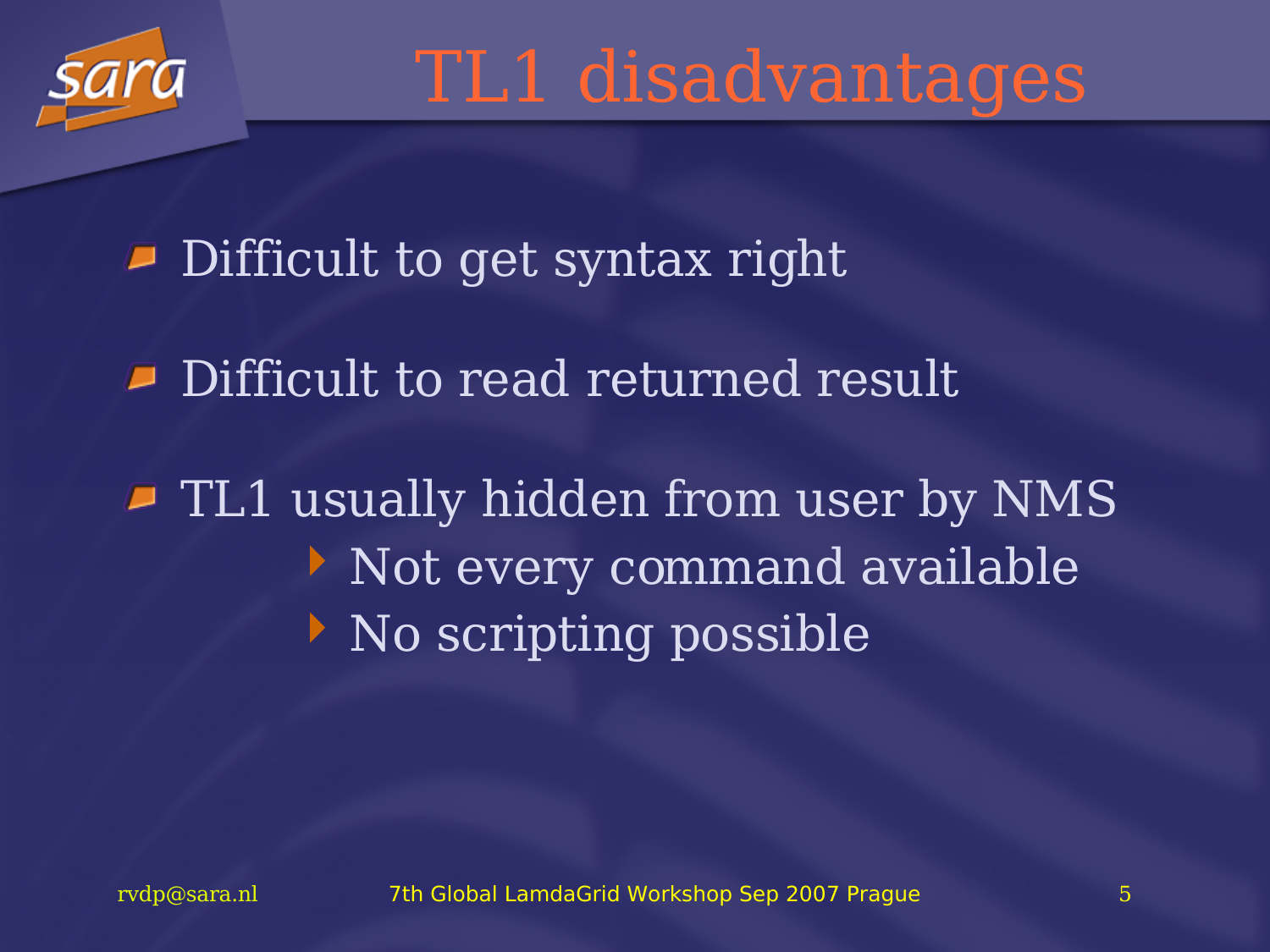

- $\blacksquare$  Perl module to communicate with TL1 capable devices
- $\blacktriangleright$  Hides TL1 syntax from the user
- **Parses output of the device and returns Perl** data structures to the user
- **Perl because many ISPs use Perl for scripting**
- $\blacksquare$  Not an alternative for NMS, but an addition
- **P** Runs on (confirmed): Nortel OME6500, OM5200, HDXc, CPL; Cisco ONS15454; Adva FSP3000
- Funded by GigaPort and SURFnet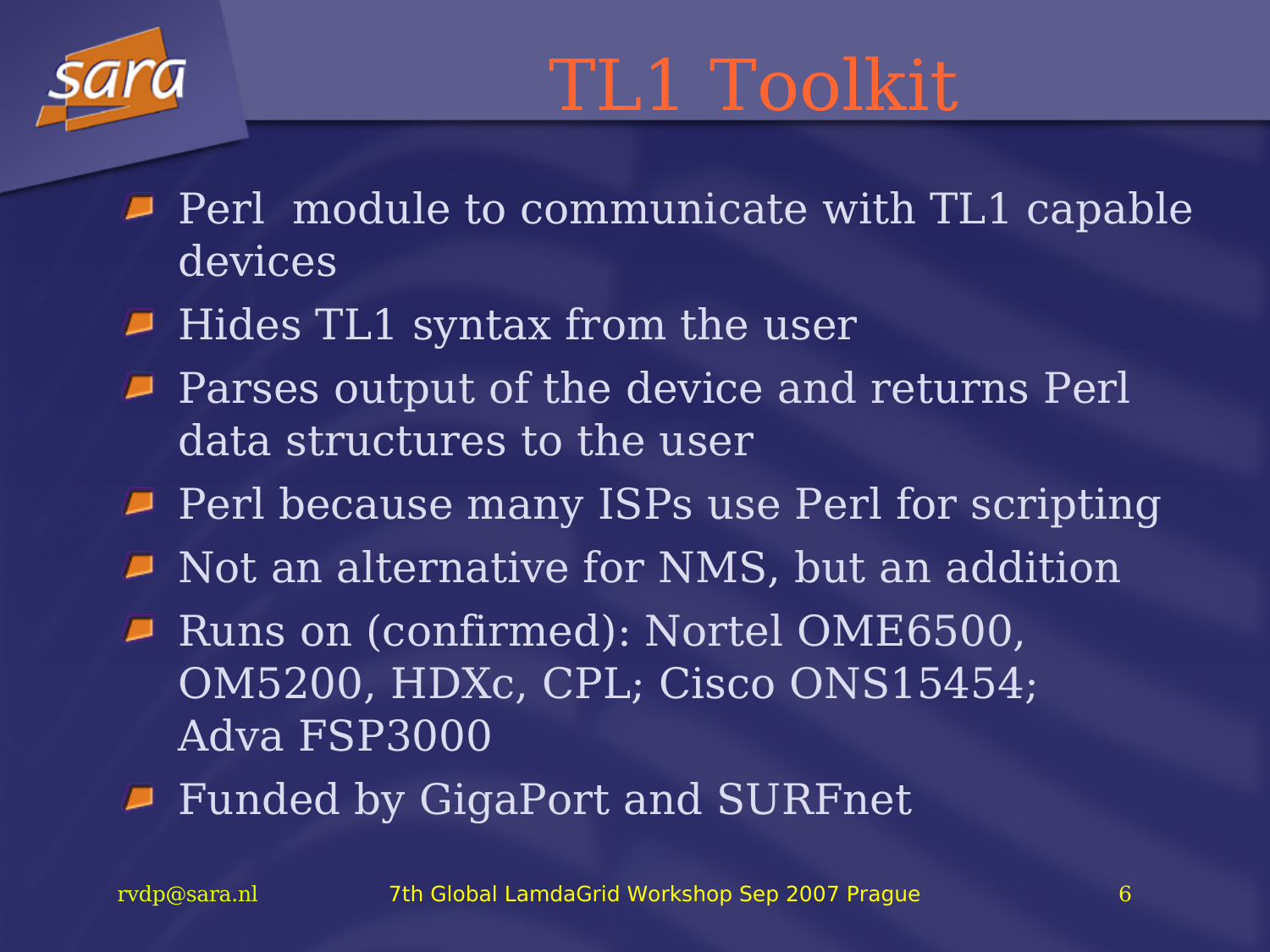

Example script

#! /usr/bin/perl -w use tl1; use strict;

my \$ne = tl1->new(hostname => "Wg001A\_OME01" , username  $\Rightarrow$  "xxxxx", password  $\Rightarrow$  "xxxxx"); \$ne->open();  $my \overline{s} \overline{version} = \overline{s} \overline{ne} \overline{--r} \overline{er} \overline{s} \overline{w} \overline{version}$ (); \$ne->close();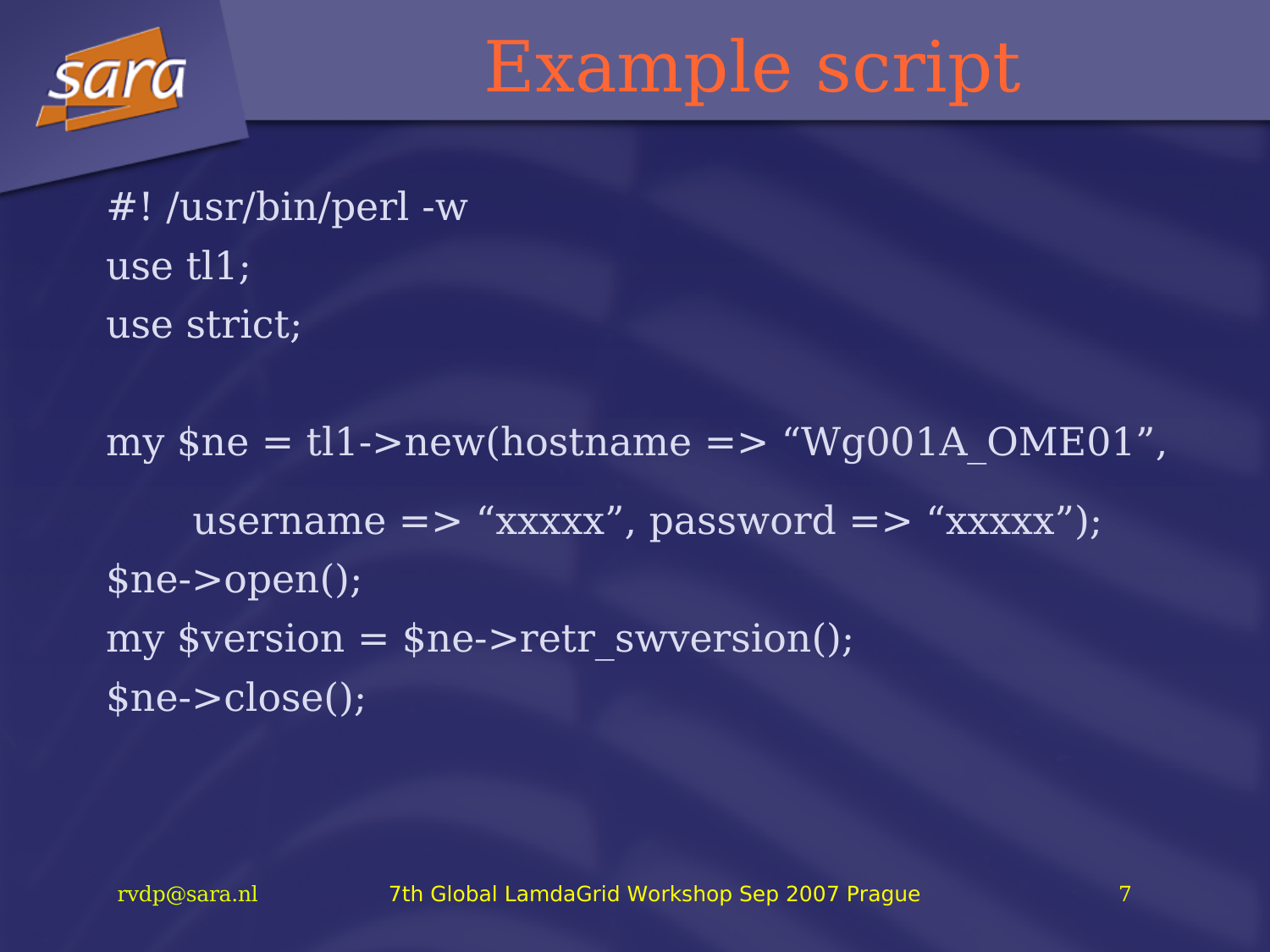## Crossconnect database

|                                                                                                   |                                                                                                                                |                             | localhost / localhost / surfnet6 / crossconnects   phpMyAdmin 2.8.2-Debian-0.2 - Mozilla Firefox |                             |                             | $ \mathbf{F} \mathsf{X}$ |   |
|---------------------------------------------------------------------------------------------------|--------------------------------------------------------------------------------------------------------------------------------|-----------------------------|--------------------------------------------------------------------------------------------------|-----------------------------|-----------------------------|--------------------------|---|
| Edit View History Bookmarks Tools Help<br><b>Eile</b>                                             |                                                                                                                                |                             |                                                                                                  |                             |                             |                          |   |
|                                                                                                   |                                                                                                                                |                             | http://localhost/phpmyadmin/index.php?lang=en-utf-8&token=efc04d903282199  v                     | $\triangleright$            | $\boxed{\text{G}}$ - Google | $\mathbb{Q}$             |   |
| ♦ Getting Started & Latest Headlines & NOS.nl   Nieuws, Spo & DFT.nl Nieuws                       |                                                                                                                                |                             |                                                                                                  |                             |                             |                          |   |
|                                                                                                   | in vertical<br>$\blacktriangleright$ mode and repeat headers after $100$<br>cells<br>Sort by key:   None<br>$\mathbf{r}$<br>Go |                             |                                                                                                  |                             |                             |                          | ▲ |
|                                                                                                   | $\rightarrow$ T $\leftarrow$                                                                                                   |                             |                                                                                                  |                             |                             |                          |   |
| phpMyAdmin                                                                                        |                                                                                                                                |                             |                                                                                                  |                             |                             |                          |   |
|                                                                                                   |                                                                                                                                | x                           | X                                                                                                | X                           | X                           |                          |   |
| 00<br>$\left\vert \frac{\mathrm{E}_{\mathrm{M}}}{2}\right\vert$<br>≏<br>$\overline{\mathsf{sou}}$ | id                                                                                                                             | 9785                        | 9786                                                                                             | 9787                        | 9788                        |                          |   |
| Database                                                                                          | host                                                                                                                           | Ah001A_OME01                | Ah001A_OME01                                                                                     | Ah001A_OME01                | Ah001A_OME01                | <b>Ah</b>                |   |
| surfnet6 (5)<br>회                                                                                 | circuitname                                                                                                                    | Ah001A-Asd002A_Ge1(L2ss-01) | Ah001A-Asd002A_Ge1(L2ss-01)                                                                      | Ah001A-Asd001A_Gel(L2ss-01) | Ah001A-Asd001A_Gel(L2ss-01) | Ah                       |   |
|                                                                                                   | <b>bandwidth</b>                                                                                                               | з                           | з                                                                                                | з                           | э                           | з                        |   |
| surfnet6 (5)                                                                                      | fromslot                                                                                                                       | 9.                          | 9                                                                                                | 6                           | 6                           |                          |   |
| 固<br>alarms                                                                                       | fromsubslot                                                                                                                    | o                           | 0                                                                                                | $\Omega$                    | o                           |                          |   |
| 冒<br>crossconnects                                                                                | fromport                                                                                                                       | $\mathbf 1$                 | $\mathbf{1}$                                                                                     | $\mathbf{1}$                | $\mathbf{1}$                |                          |   |
| lambdadescription<br>冒<br><b>LP</b> description                                                   | fromfirststs                                                                                                                   | 163                         | 166                                                                                              | 148                         | 151                         |                          |   |
| 冒<br>目 tilalarms                                                                                  | fromlaststs                                                                                                                    | 165                         | 168                                                                                              | 150                         | 153                         |                          |   |
|                                                                                                   | toslot                                                                                                                         | $\overline{2}$              | $\overline{2}$                                                                                   | $\overline{2}$              | $\overline{\mathbf{z}}$     |                          |   |
|                                                                                                   | tosubslot                                                                                                                      | $\circ$                     | $\Omega$                                                                                         | $\circ$                     | $\circ$                     |                          |   |
|                                                                                                   | toport                                                                                                                         | 4                           | 4                                                                                                | з                           | з                           |                          |   |
|                                                                                                   | tofirststs                                                                                                                     | 16                          | 19                                                                                               | $\mathbf{1}$                | 4                           |                          |   |
|                                                                                                   | tolaststs                                                                                                                      | 18                          | 21                                                                                               | 3                           | 6                           |                          |   |
|                                                                                                   | active                                                                                                                         | no                          | no                                                                                               | no                          | no                          | no                       |   |
|                                                                                                   | lastseen                                                                                                                       | 2006-06-12 19:35:53         | 2006-06-12 19:35:53                                                                              | 2006-06-12 19:35:53         | 2006-06-12 19:35:53         | 20                       |   |
|                                                                                                   | inserttime                                                                                                                     | 2006-05-01 16:47:38         | 2006-05-01 16:47:38                                                                              | 2006-05-01 16:47:38         | 2006-05-01 16:47:38         | 20                       |   |
|                                                                                                   | swmateslot                                                                                                                     | $\circ$                     | o                                                                                                | $\circ$                     | $\circ$                     |                          |   |
|                                                                                                   | swmatesubslot                                                                                                                  | $\circ$                     | o                                                                                                | $\Omega$                    | $\circ$                     |                          |   |
|                                                                                                   | swmateport                                                                                                                     | o                           | $\circ$                                                                                          | $\Omega$                    | $\circ$                     |                          |   |
|                                                                                                   | swmatefromsts                                                                                                                  | $\circ$                     | $\circ$                                                                                          | $\Omega$                    | $\circ$                     |                          |   |
|                                                                                                   | swmatetosts                                                                                                                    | $\Omega$                    | o                                                                                                | $\Omega$                    | o                           |                          |   |
|                                                                                                   | fromdate                                                                                                                       | 2006-05-01 16:47:38         | 2006-05-01 16:47:38                                                                              | 2006-05-01 16:47:38         | 2006-05-01 16:47:38         | 201                      |   |
|                                                                                                   | todate                                                                                                                         | 2020-12-12 12:12:12         | 2020-12-12 12:12:12                                                                              | 2020-12-12 12:12:12         | 2020-12-12 12:12:12         | 20:                      |   |
|                                                                                                   | status                                                                                                                         | discovered                  | discovered                                                                                       | discovered                  | discovered                  | dis                      |   |
|                                                                                                   | Check All / Uncheck All With selected:                                                                                         | $\mathscr{P}$<br>×          | 道                                                                                                |                             |                             |                          | ٠ |
|                                                                                                   | ◀<br>ning.                                                                                                                     |                             |                                                                                                  |                             |                             | ٠                        |   |
| Done                                                                                              |                                                                                                                                |                             |                                                                                                  |                             |                             | Adblock                  |   |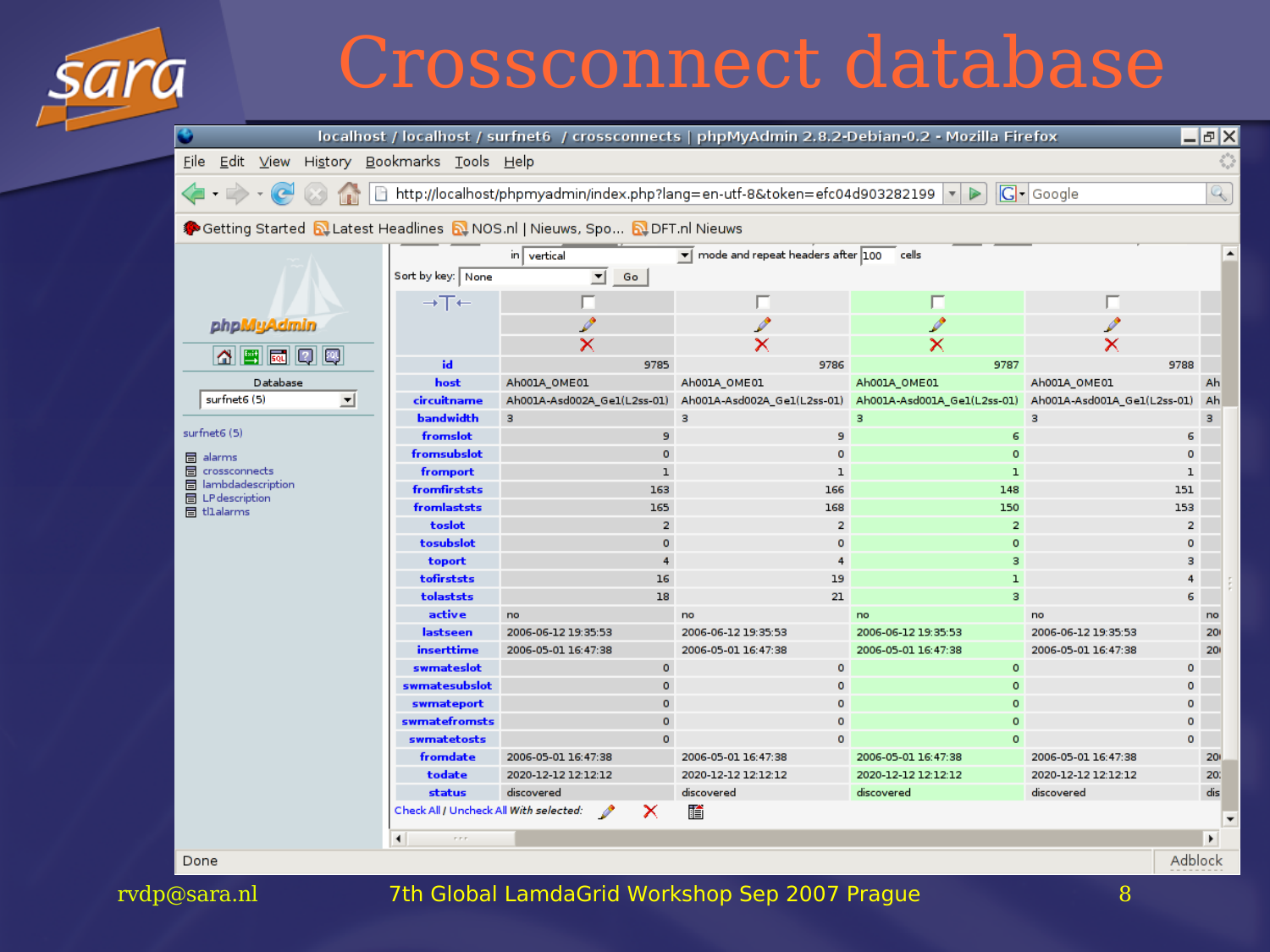### Crossconnect overview

| Getting Started <b>N</b> Latest Headlines |                                                                |                                                 |                           |            |                          |                                    |        |
|-------------------------------------------|----------------------------------------------------------------|-------------------------------------------------|---------------------------|------------|--------------------------|------------------------------------|--------|
|                                           |                                                                | sara SURFnet6<br>Research on Networks           |                           |            |                          |                                    |        |
|                                           |                                                                | SN6 Lightpath Monitoring: Crossconnect overview |                           |            |                          |                                    |        |
| <b>Back</b>                               |                                                                |                                                 |                           |            |                          |                                    |        |
| <b>NE FILTER:</b>                         | 킈<br>Ut001a_ome01                                              |                                                 |                           |            |                          |                                    |        |
| CIRCUIT FILTER: ALL                       |                                                                | $\vert \cdot \vert$                             |                           |            |                          |                                    |        |
|                                           |                                                                |                                                 |                           |            |                          |                                    |        |
| reset                                     |                                                                |                                                 |                           |            |                          |                                    |        |
| Sorted by: host                           |                                                                |                                                 |                           |            |                          |                                    |        |
|                                           |                                                                | circuitname                                     | From                      | To         | <b>Status</b>            | <b>Details</b>                     | Remove |
| <b>NE</b>                                 |                                                                |                                                 |                           |            |                          | ø                                  |        |
| Ut001a_ome01                              | Asd002a-Ut001a GE1(OWINSP)                                     |                                                 | 9/1                       | 3/3        | reserved                 |                                    |        |
| Ut001A OME01                              | Ed001A Asd002A GE1(L2SS Ed)                                    |                                                 | 9/1                       | 2/1        | discovered               | $\Box$                             | ×      |
| bandwidth                                 |                                                                |                                                 |                           |            |                          | $\overline{\mathbf{x}}$            |        |
| $VC-4$                                    | begin<br>POS 9/1; VC-4 nr 8                                    | switch-mate<br>N/A                              | end<br>POS 2/1; VC-4 nr 8 |            | 25 d 0 h 3 m             | uptime                             |        |
| $VC-4$                                    | POS 9/1 ; VC-4 nr 9                                            | N/A                                             | POS 2/1; VC-4 nr 9        |            | 25d0h3m                  |                                    |        |
| $VC-4$                                    | POS 9/1; VC-4 nr 10                                            | N/A                                             | POS 2/1; VC-4 nr 10       |            | 25 d 0 h 3 m             |                                    |        |
| $VC-4$                                    | POS 9/1 ; VC-4 nr 11                                           | N/A                                             | POS 2/1; VC-4 nr 11       |            | 25 d 0 h 3 m             |                                    |        |
| $VC-4$                                    | POS 9/1 ; VC-4 nr 12                                           | N/A                                             | POS 2/1 ; VC-4 nr 12      |            | 25 d 0 h 3 m             |                                    |        |
| $VC-4$                                    | POS 9/1; VC-4 nr 13                                            | N/A                                             | POS 2/1; VC-4 nr 13       |            | 25 d 0 h 3 m             |                                    |        |
| $VC-4$                                    | POS 9/1 ; VC-4 nr 14                                           | N/A                                             | POS 2/1; VC-4 nr 14       |            | 25 d 0 h 3 m             |                                    | ⊠      |
| Ut001A_OME01                              | Ut001A-Asd001A Ge1(OU-Ut)                                      |                                                 | 2/1                       | 1/3        | discovered               | $\Box$                             | ×      |
| Ut001a ome01                              | Ut001a-Asd001a GE1(OWINSP)                                     |                                                 | $1/1$                     | 6/1        | reserved                 | $\bullet$                          |        |
| Ut001A OME01<br>Ut001A_OME01              | Ut001A-Asd002A Ge1(OU-Ut)<br>UT001A-Dt001A GE1-TNO Soesterberg |                                                 | 9/1<br>6/1                | 1/4<br>3/2 | discovered<br>discovered | $\boldsymbol{\Omega}$<br>$\bullet$ | ×      |

http://localhost:12631/tl1/sn6/sn6circuits.php

Adblock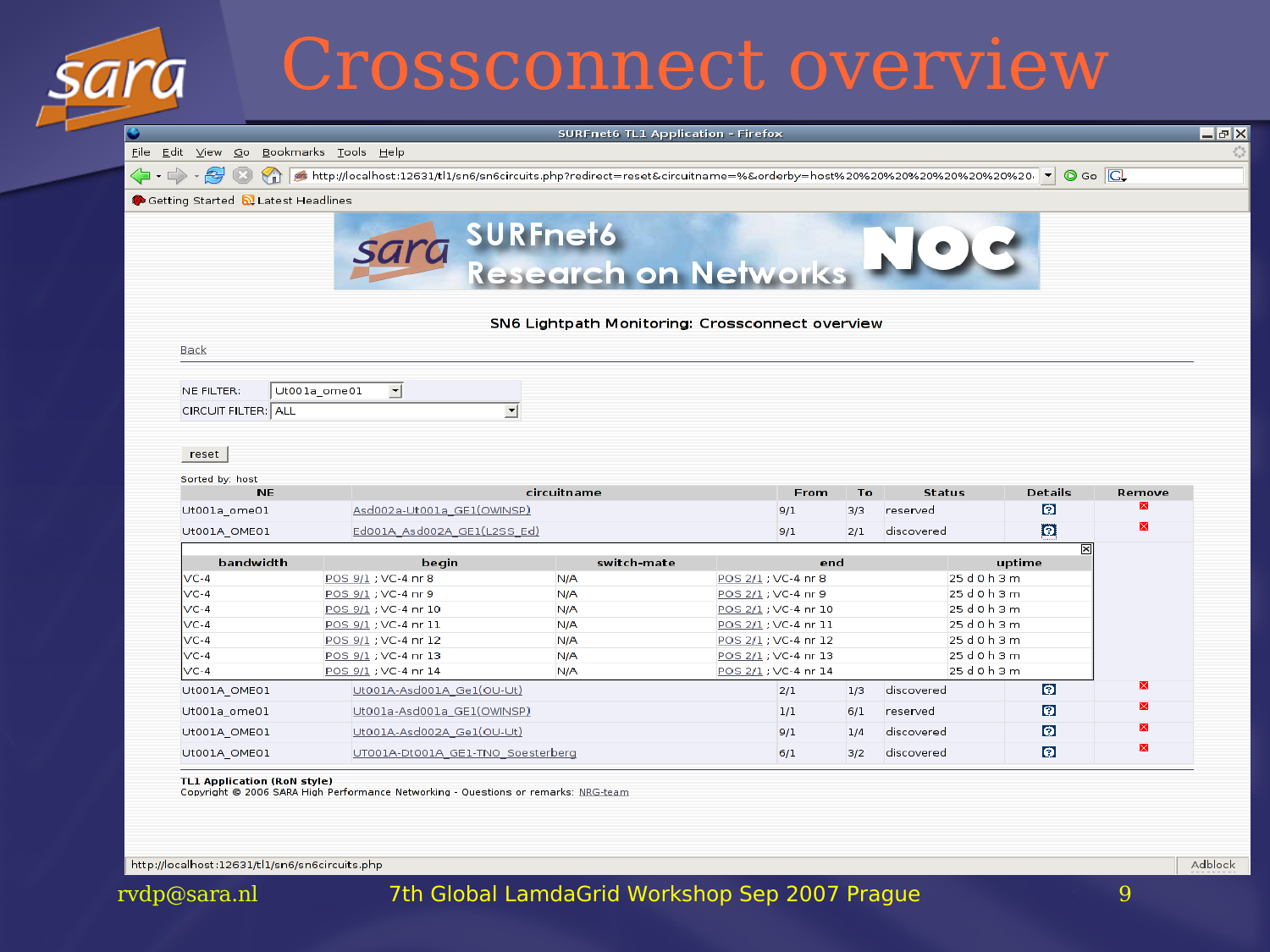## SURFnet6 lightpaths

|      |                                                                             | Lighpath status overview - Mozilla Firefox | E X                  |
|------|-----------------------------------------------------------------------------|--------------------------------------------|----------------------|
|      | Eile Edit View History Bookmarks Tools Help                                 |                                            | $\langle \rangle$    |
|      | 4 - C & 1 B http://localhost/cgi-bin/LP-status.pl                           | $ G $ Google<br>$\blacksquare$             | $\mathbb{Q}$         |
|      | ♦ Getting Started A Latest Headlines A NOS.nl   Nieuws, Spo A DFT.nl Nieuws |                                            |                      |
|      | 182 up Spl001A-Asd001 GE1(InHolland SN6 IP)                                 |                                            | $\blacktriangle$     |
|      | 183 up Spl001A-Asd002 GE1(InHolland SN6 IP)                                 |                                            |                      |
|      | 184 up Spl001A Gv001A Gel(InHolland-Gv)                                     |                                            |                      |
|      | 185 up Spl001A Gv001A Ge2(InHolland-Gv)                                     |                                            |                      |
|      | 186 up Std001A Ehv001A Gel(Fontys-Std)                                      |                                            |                      |
|      | 187 up Tb001A Ehv001A Gel(Fontys-Tb)                                        |                                            |                      |
|      | 188 up Ut001A-Asd001A GE1(OU-Ut)                                            |                                            |                      |
|      | 189 up Ut001A-Asd001A GE1(OU Ut)                                            |                                            |                      |
|      | 190 up Ut001a-Asd001a GE1(OWINSP)<br>191 up Ut001A-Asd002A Ge1(OU-Ut)       |                                            |                      |
|      | 192 up Ut001A-Dt001A GE-TNO Soesterberg                                     |                                            |                      |
|      | 193 up Ut001A-DT001A GE1-TNO Soesterberg                                    |                                            |                      |
|      | 194 up VC4                                                                  |                                            |                      |
|      | 195 up Veg001A Ehv001A Ge1(Fontys-Veghel)                                   |                                            |                      |
|      | 196 up Vl002A Ehv001A Ge1(Fontys-Venlo)                                     |                                            |                      |
|      | 197 up Vs001A-Asd001A 3VC4(HZeeland)                                        |                                            |                      |
|      | 198 up Vs001A-Asd001A Ge1(OU-Vs)                                            |                                            |                      |
|      | 199 up Vs001A-Asd002A3VC4(Roosevelt)                                        |                                            |                      |
|      | 200 up Vs001A-Asd002A 1VC4(HZeeland)                                        |                                            |                      |
|      | 201 up Vs001A-Asd002A 3VC4(Roosevelt)                                       |                                            |                      |
|      | 202 up Vs001A-Asd002A Ge1(OU-Vs)                                            |                                            |                      |
|      | 203 up Vs001A-Mdb001A Ge(LP Zebi Hzee)                                      |                                            |                      |
|      | 204 up Vs001A-Mdb001A Ge2(LP Zebi Hzee)                                     |                                            |                      |
|      | 205 up Wq001A-Lis001A GE3(WUR-DLO)                                          |                                            |                      |
|      | 206 up Ws-Emn-Asd002A GE1(L2SS01)                                           |                                            |                      |
|      | 207 up Ws-Emn-Asd002A GelL2SS01)                                            |                                            |                      |
|      | 208 up Ws Asd001A GE1 (L2SS-Ws-Mp)                                          |                                            |                      |
|      | 209 up Yer001A-Asd002A 1VC4(NIOO)                                           |                                            |                      |
|      | 210 up Zl001A-Asd001A-L2ss-01<br>211 up Zl001A-Asd002A-L2ss-01              |                                            |                      |
|      |                                                                             |                                            |                      |
|      | 212 up Zl003A-Asd001A GE2(OU-Zl)<br>213 up Zl003A-Asd001A GE2(OU Zl)        |                                            |                      |
|      | 214 up Zl003A-Asd002A GE2(OU-Zl)                                            |                                            |                      |
|      | 215 up Zl003A-Asd002A GE2(OU Zl)                                            |                                            |                      |
|      |                                                                             |                                            |                      |
|      | Click on the circuitname to get more information.                           |                                            | $\blacktriangledown$ |
| Done |                                                                             |                                            | Adblock              |

Done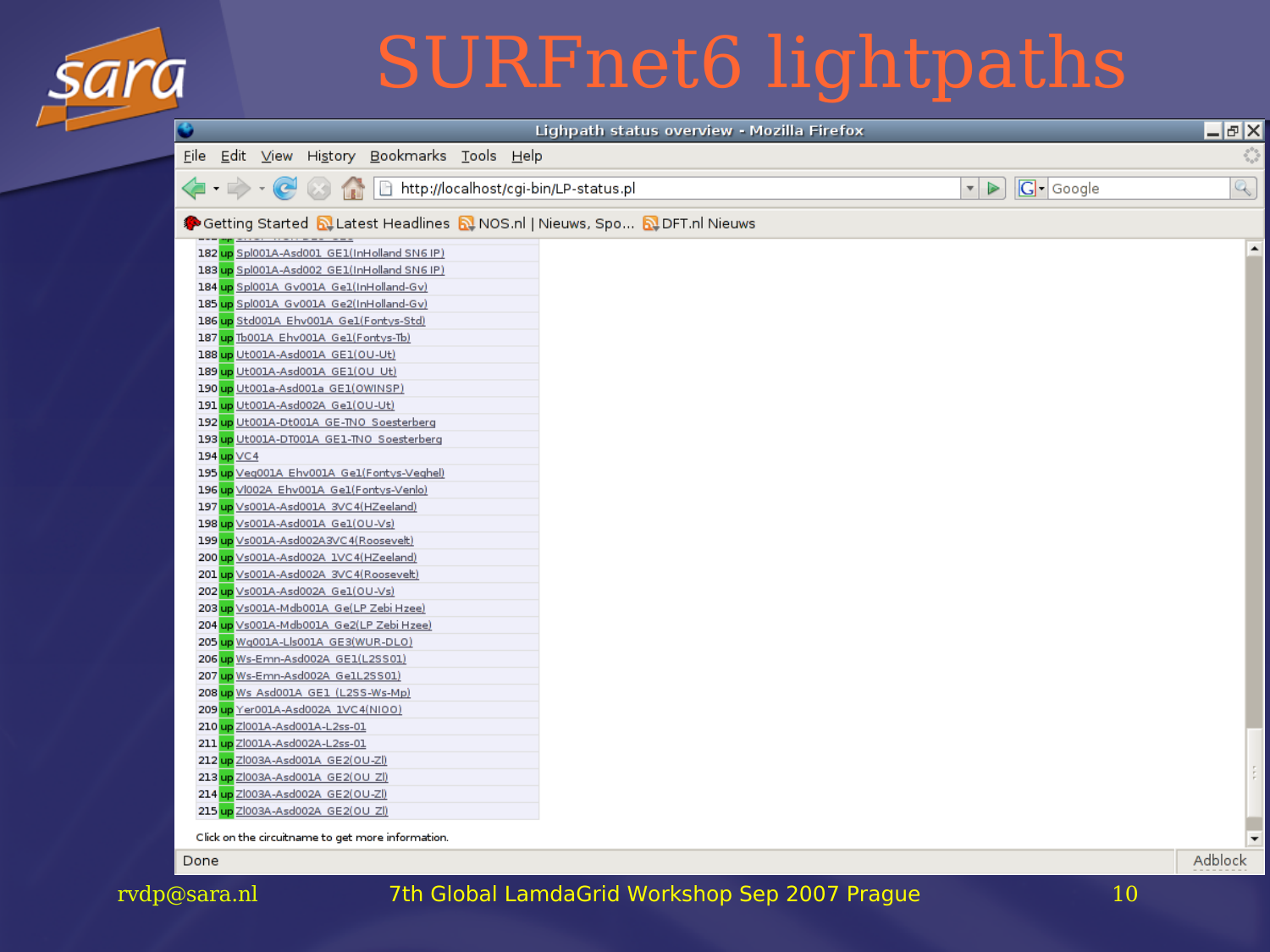

#### Resources Overview



#### interface information for Asd001a ome05

| Interface          | Card Type    | Neigbour           |     | Capacity (STS Timeslots) number of free STS timeslots |
|--------------------|--------------|--------------------|-----|-------------------------------------------------------|
| Asd001a ome05:1/1  | GigE         | <b>NA</b>          | 21  | 0                                                     |
| Asd001a ome05:1/2  | GigE         | <b>NA</b>          | 21  | $\bf{0}$                                              |
| Asd001a ome05:1/3  | GigE         | <b>NA</b>          | 21  | 21                                                    |
| Asd001a_ome05:1/4  | GigE         | <b>NA</b>          | 21  | $\bf{0}$                                              |
| Asd001a ome05:10/1 | <b>SONET</b> | Asd001a_ome01:9/1  | 192 | 84                                                    |
| Asd001a_ome05:11/1 | <b>SONET</b> | Asd001a_ome02:12/1 | 192 | 87                                                    |
| Asd001a ome05:2/1  | GigE         | <b>NA</b>          | 21  | $\bf{0}$                                              |
| Asd001a ome05:2/2  | GigE         | <b>NA</b>          | 21  | 0                                                     |
| Asd001a ome05:2/3  | GigE         | <b>NA</b>          | 21  | 0                                                     |
| Asd001a ome05:2/4  | GigE         | <b>NA</b>          | 21  | $\bf{0}$                                              |
| Asd001a ome05:3/1  | GigE         | <b>NA</b>          | 21  | 18                                                    |
| Asd001a_ome05:3/2  | GigE         | NA                 | 21  | 21                                                    |
| Asd001a ome05:3/3  | GigE         | <b>NA</b>          | 21  | 18                                                    |
| Asd001a ome05:3/4  | GigE         | <b>NA</b>          | 21  | 21                                                    |
| Asd001a ome05:4/1  | GigE         | <b>NA</b>          | 21  | $\bf{0}$                                              |
| Asd001a_ome05:4/2  | GigE         | <b>NA</b>          | 21  | 18                                                    |
| Asd001a ome05:4/3  | GigE         | <b>NA</b>          | 21  | 21                                                    |
| Asd001a ome05:4/4  | GigE         | <b>NA</b>          | 21  | $\bf{0}$                                              |
| Asd001a_ome05:5/1  | <b>SONET</b> | Ddt001a ome01:6/1  | 192 | 21                                                    |
| Asd001a_ome05:6/1  | SONET        | Tb001a_ome01:6/1   | 192 | 129                                                   |
| Asd001a ome05:9/1  | SONET        | Ehv001a ome01:6/1  | 192 | 0                                                     |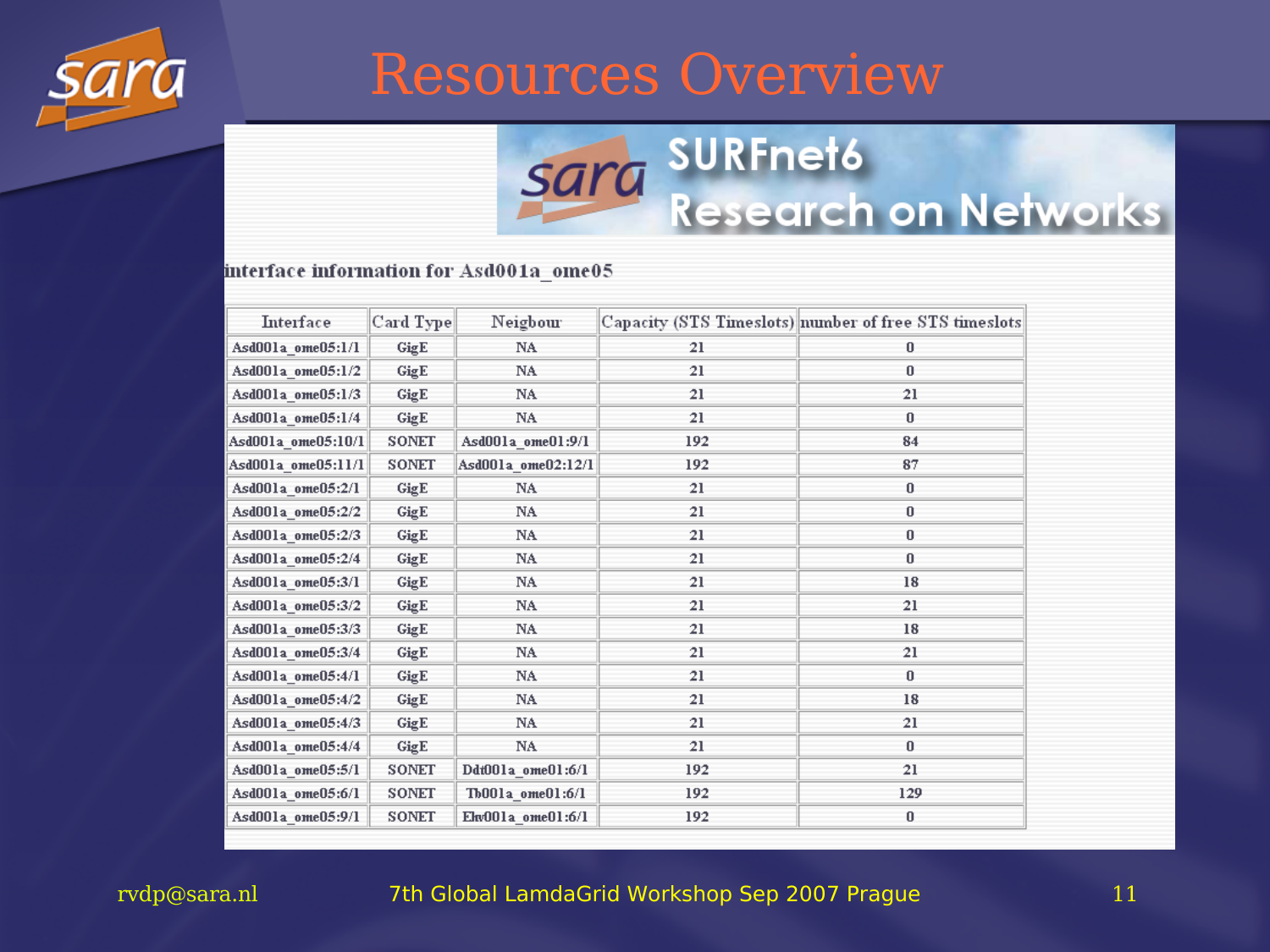

#### Backbone usage

| Ah001a_ome01:6/1 - Ap001a_ome01:9/1                                                 | OC192 - free timeslots 42    | 78%  |
|-------------------------------------------------------------------------------------|------------------------------|------|
| Ah001a_ome01:9/1 - Nm001a_ome01:6/1                                                 | OC192 - free timeslots 39    | 80%  |
| Alr001a_ome01:6/1 - Asd001a_ome07:11/1                                              | OC192 - free timeslots 129   | 33%  |
| Amr001a_ome01:1/1 - Hedr001a_ome01:2/1                                              | OC48 - free timeslots 0      | 100% |
| Amr001a_ome01:1/2 - HIm001a_ome01:6/1                                               | OC48 - free timeslots 6      | 88%  |
| Amr001a_ome01:5/1 - Asd001a_ome04:5/1                                               | OC192 - free timeslots 102   | 47%  |
| Ap001a_ome01:6/1 - Zl001a_ome01:9/1                                                 | OC192 - free timeslots 42    | 78%  |
| Ap001a_ome01:9/1 - Ah001a_ome01:6/1                                                 | OC192 - free timeslots 42    | 78%  |
| Asd001a_ome01:1/1 - Asd001a_ome02:1/1                                               | OC48 - free timeslots 6      | 88%  |
| Asd001a_ome01:1/2 - Asd001a_ome02:1/2                                               | OC48 - free timeslots 6      | 88%  |
| Asd001a_ome01:10/1 - Asd002a_ome01:10/1                                             | OC192 - free timeslots 51    | 73%  |
| Asd001a_ome01:12/1 - Asd002a_ome01:11/1 OC192  - free timeslots 192 <mark>0%</mark> |                              |      |
| Asd001a_ome01:13/1 - Asd001a_ome06:11/1 OC192 - free timeslots 69                   |                              | 64%  |
| Asd001a_ome01:3/1 - Ut001a_ome01:6/1                                                | OC192 - free timeslots 150   | 22%  |
| Asd001a_ome01:4/1 - Ledn001a_ome01:5/1_                                             | OC192 - free timeslots 108   | 44%  |
| Asd001a_ome01:5/1 - Asd001a_ome03:10/1                                              | OC192 - free timeslots 3     | 98%  |
| Asd001a_ome01:6/1 - Asd001a_ome04:10/1                                              | OC192 - free timeslots 60    | 69%  |
| Asd001a_ome01:9/1 - Asd001a_ome05:10/1                                              | OC192 - free timeslots 84    | 56%  |
| Asd001a_ome02:1/1 - Asd001a_ome01:1/1                                               | OC48 - free timeslots 6      | 88%  |
| Asd001a_ome02:1/2 - Asd001a_ome01:1/2                                               | OC48 - free timeslots 6      | 88%  |
| Asd001a_ome02:10/1 - Asd002a_ome02:10/1  OC192  -  free timeslots 6                 |                              | 97%  |
| Asd001a_ome02:12/1 - Asd001a_ome05:11/1 OC192 - free timeslots 87                   |                              | 55%  |
| Asd001a_ome02:13/1 - Asd001a_ome04:11/1 OC192 - free timeslots 150                  |                              | 22%  |
| Asd001a_ome02:14/1 - Asd001a_ome03:11/1 OC192  - free timeslots 108                 |                              | 44%  |
| Asd001a_ome02:3/1 -                                                                 | 0C192 - free timeslots 186   | 3%   |
| Asd001a_ome02:4/1 - Nm001a_ome02:6/1                                                | 0C192 - free timeslots 1920% |      |
|                                                                                     |                              |      |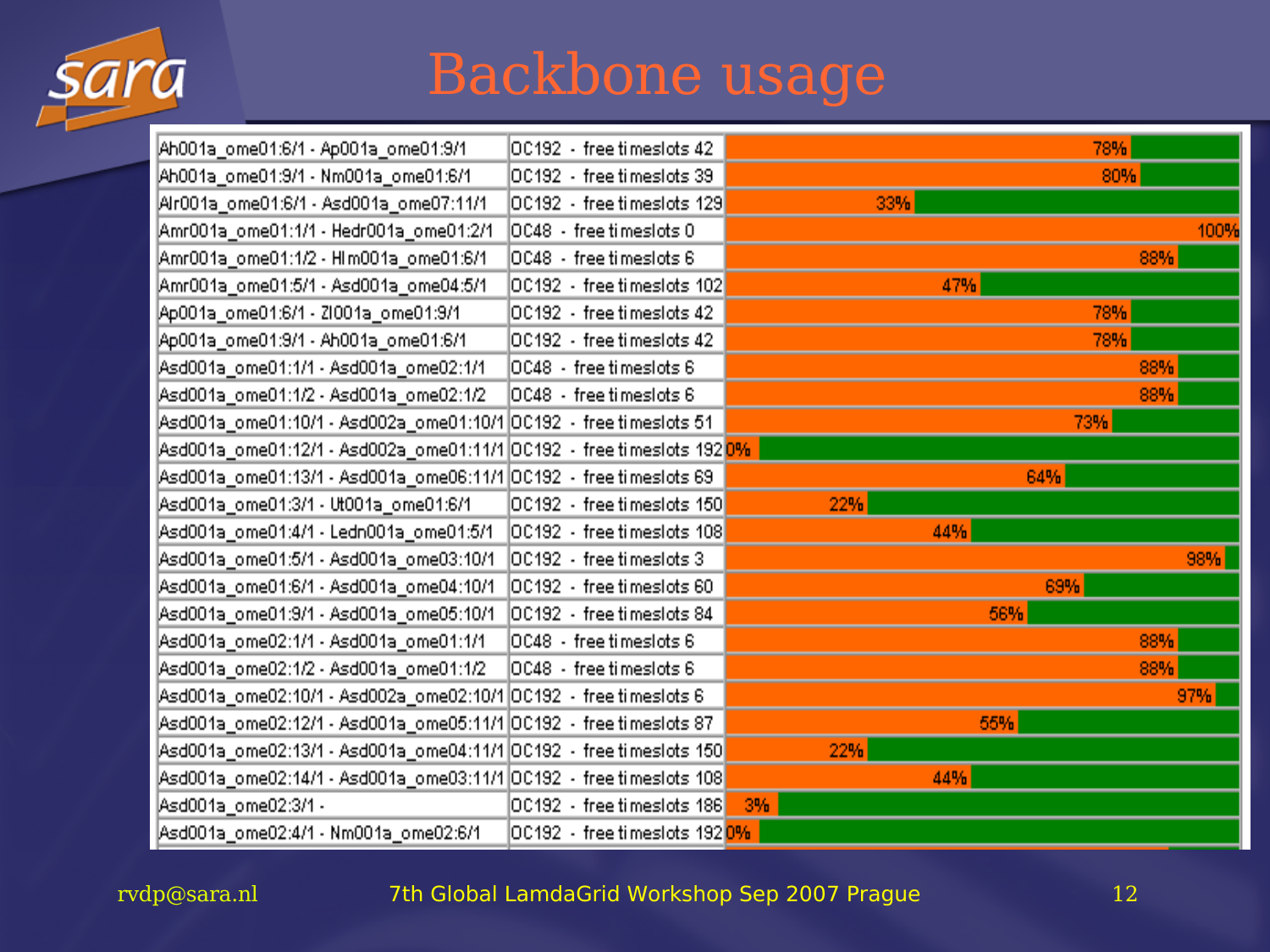

## Timeslot Information

#### $E$ s001a ome01 6/1

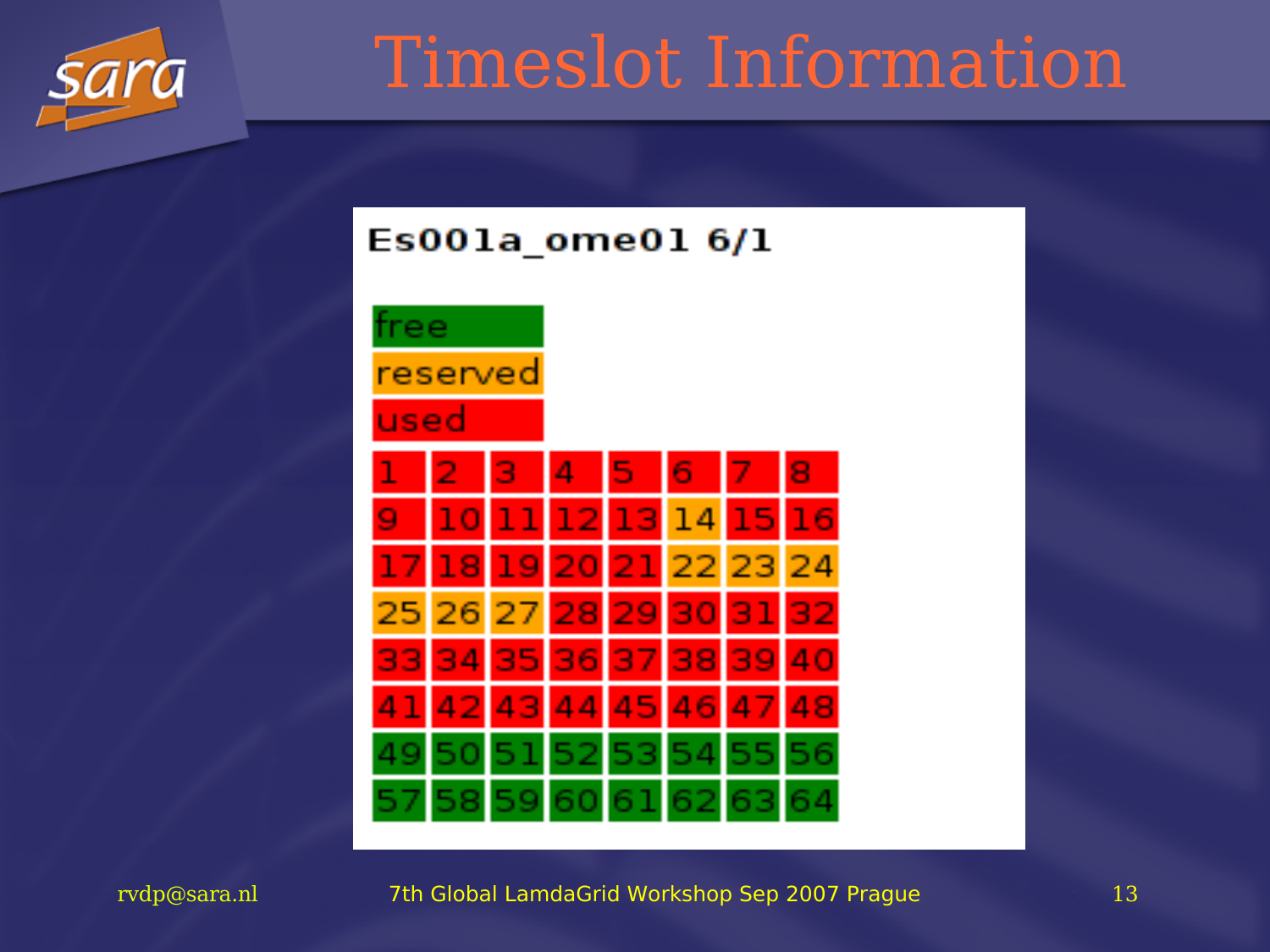

Network topology

Automatic topology discovery TL1 Toolkit script reads section trace for neighbour information NDL topology file generated **Dised for automatic lightpath** planning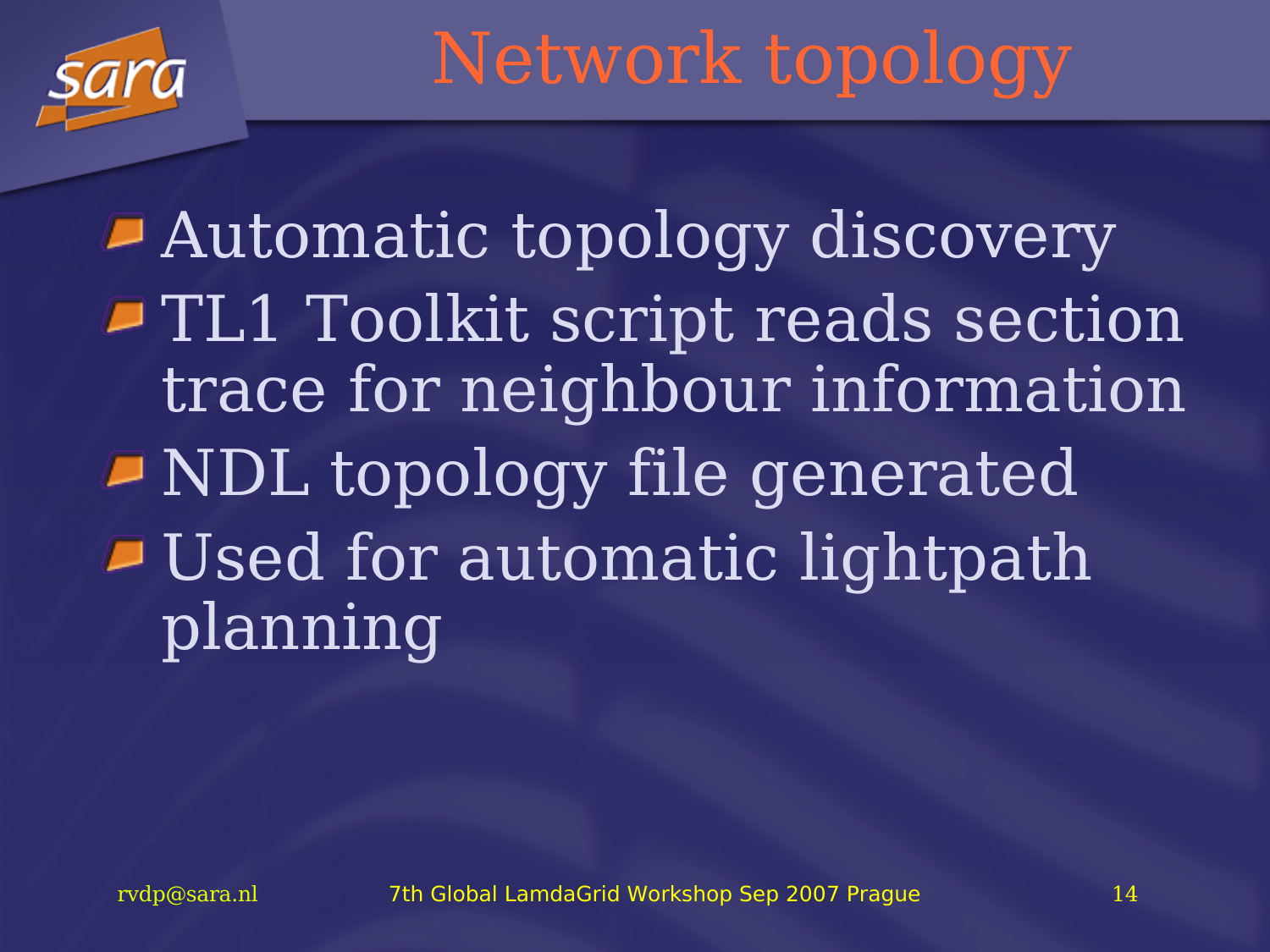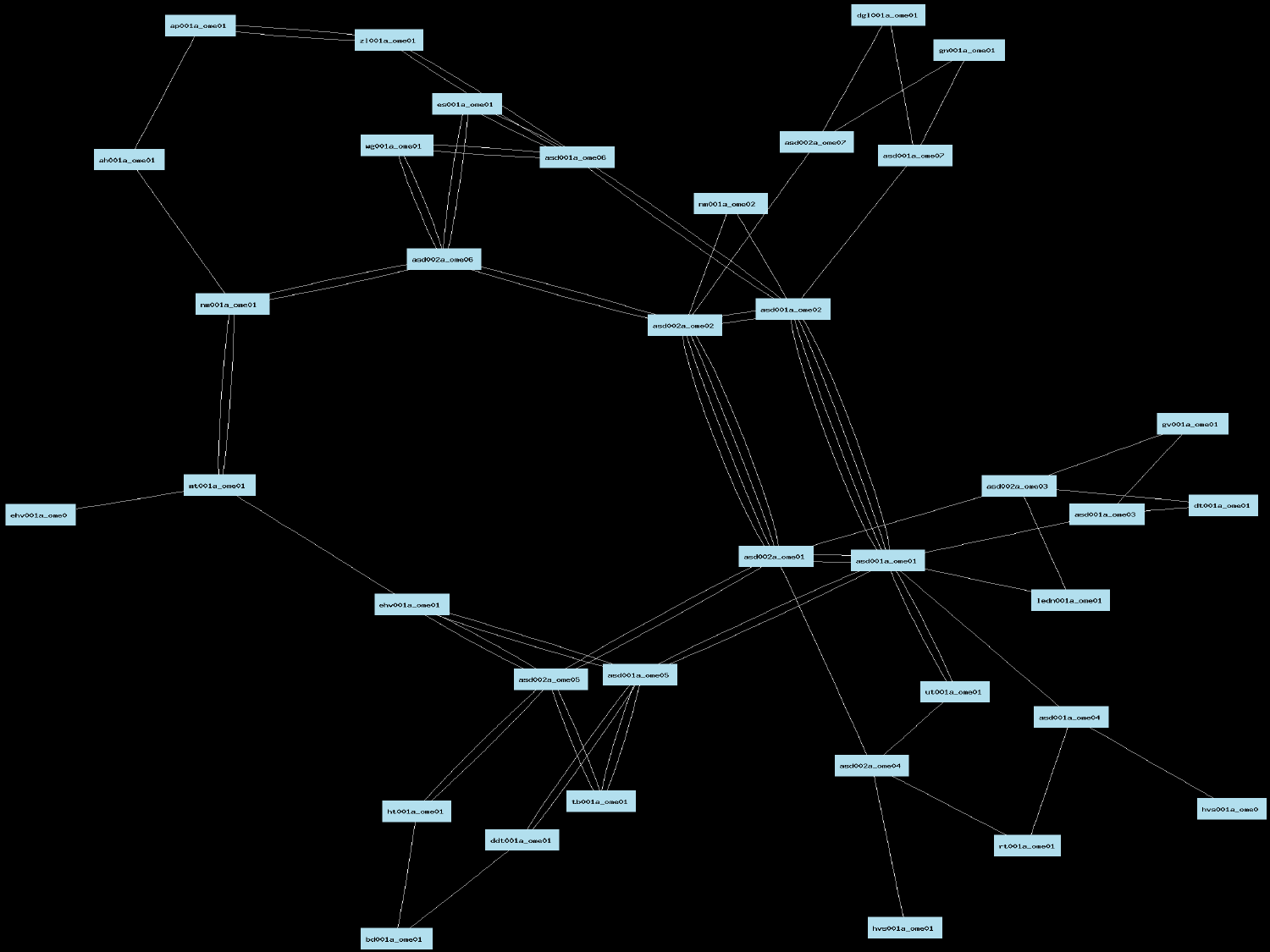

Where to get it?

http://nrg.sara.nl/ Apache 2.0 license Next version planned for later this month Questions: rvdp@sara.nl